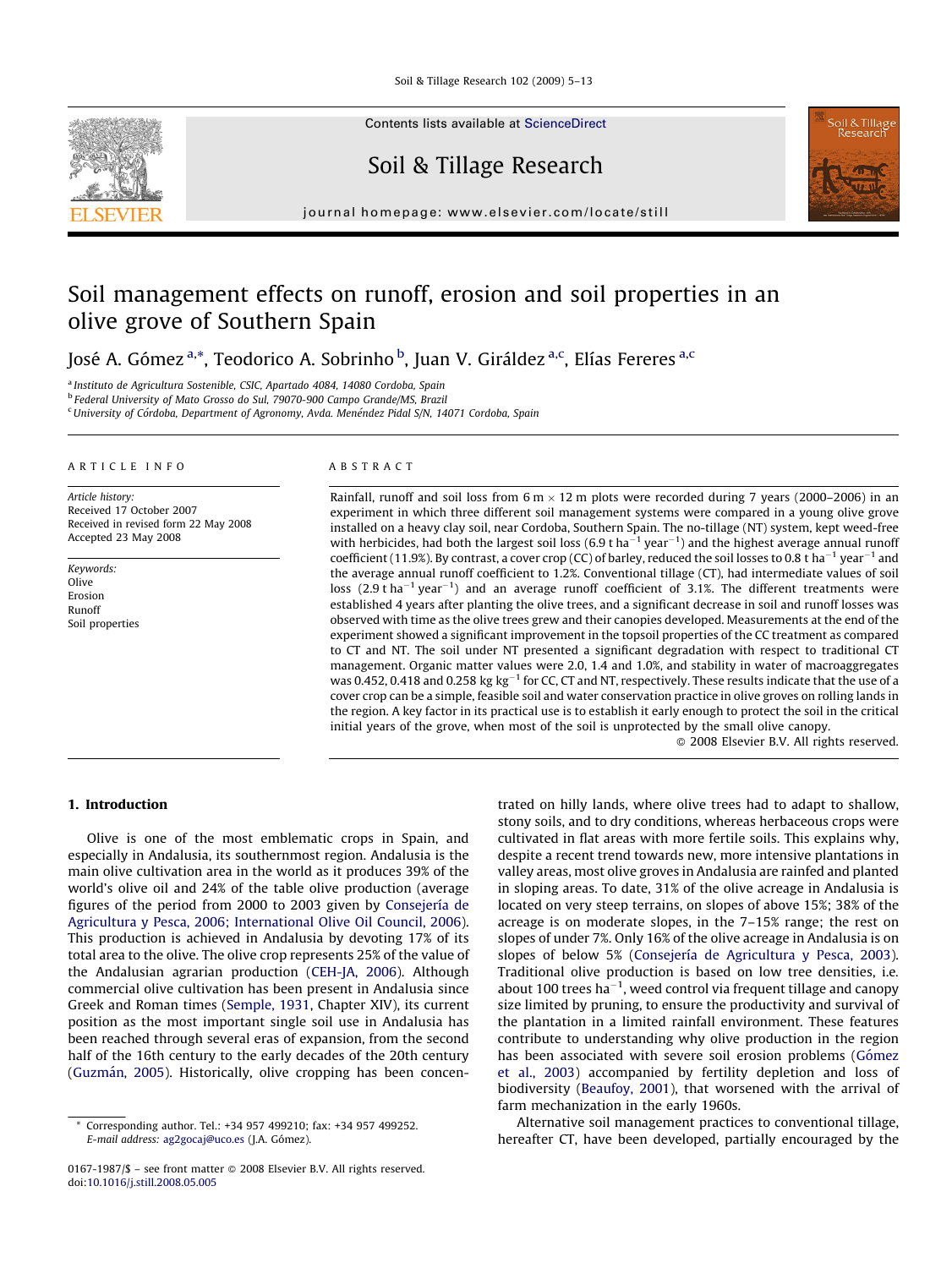concern raised by water erosion ([Pastor et al., 1999\)](#page--1-0). These alternatives consist basically of no-tillage with herbicides to maintain a bare, weed-free soil, hereafter, NT; or the use of a cover crop grown during autumn and winter, either sown in early autumn or obtained via regeneration of the natural vegetation after the onset of rains, hereafter, CC. The cover crop is controlled by tillage, mowing or spraying with herbicide in early spring to prevent competition with the olive tree for water and nutrients.

Several studies have reported the use of runoff plots to evaluate soil erosion in mature olive groves. [Raglione et al. \(1999\),](#page--1-0) in Southern Italy, measured total soil losses of 0.36 and  $41$  t ha<sup> $-1$ </sup> year<sup> $-1$ </sup> for CC and CT, respectively, in a 2-year plot experiment. [Kosmas et al. \(1996\)](#page--1-0) measured annual soil losses between 0 and 0.03 t ha $^{-1}$  year $^{-1}$  in semi-natural olive groves in Greece with 90% of the soil covered by vegetation. In a 2-year study in Andalusia, Spain, [Francia et al. \(2006\)](#page--1-0) measured soil losses of 25.6, 2.1 and 5.7 t ha $^{-1}$  from NT, CC and CT, respectively. Also in Andalusia, Gómez et al. (2004) reported average soil losses of 8.5, 1.2 and 4.0 t ha<sup> $-1$ </sup> from NT, CC and CT in a 3-year experiment on a heavy clay soil, and Gómez and Giráldez (2007) reported average soil losses of 21.5 and 0.4 t ha $^{-1}$  for CT and CC in a different 4-year experiment. [Bruggeman et al. \(2005\)](#page--1-0) measured average soil losses of 41.4 and 11.2 t ha $^{-1}$  year $^{-1}$  in orchards under CT and CC, respectively, in Syria in an area with a slope of 24% for a 4-year period. Even though the results of all these trials support the use of CC over other soil management practices for reducing runoff and soil loss, many of them had a limited duration (4 years at the most).

The effect of soil management on soil properties in olive orchards has been assessed in a few studies conducted in commercial farms (e.g. Á[lvarez et al., 2007, 2008; Milgroom](#page--1-0) et al., 2007; Soria et al., 2005; Hernández et al., 2005; Gómez et al., [1999; Vanderlinden et al., 1998](#page--1-0)). In general, these studies detected an improvement in the infiltration rate and in the organic matter content in the top soil of groves under CC management.

Despite the work described above, long-term studies that evaluate simultaneously the effects of different soil management on soil properties and on soil and runoff losses in olive groves are, to our knowledge, lacking. The results of a 7-year study in which the effects of three soil management methods on soil properties and on runoff and sediment losses were measured in a commercial olive orchard are presented here.

#### 2. Methods

In 1999, a field experiment was established at ''La Conchuela'' farm, at 10 km west of Cordoba, Spain, 37°48′54″N 4°53′53″W and at 147 m above sea level. The plantation was installed in 1993 with trees at 6 m  $\times$  7 m spacing, although about 40% of the trees had to be replanted after a severe infection by Verticillium dahliae, associated with prolonged soil waterlogging in the spring of 1996. The trees were drip-irrigated. The average annual rainfall is 655 mm with 77% concentrated in the October–March period. The soil, formed on Miocene marls, has been classified as Typic Haploxerert [\(Soil Survey Staff, 1999](#page--1-0)), or Vertisol according to the FAO classification. It has an Ap horizon 0.45 m deep, with 49% clay and 47% silt content and 1.07% OM in 1998 (Ramírez, 1998), with a very fine granular structure. The subjacent horizon is an AC horizon, 0.45–1 m deep, with 46% clay and 46% silt and 0.5% OM with a prismatic structure. The C horizon from 1 m downwards has 44% of clay and 45% of silt and 0.3% OM. These soils are highly plastic when wet, and crack as they dry.

Nine closed runoff plots were established. Each plot was 6 m wide and 12 m long with the long side along the direction of the maximum slope. Each plot enclosed two trees that were aligned along the direction of the maximum slope in the centre of the plot. Both trees were 3 m away from each of the two longest (12 m) plot edges, with the first tree 3 m away from the outlet, and the second 9 m away from the same outlet. The average plot slope was 13.4%. The particle size distribution of soil in the nine plots was homogeneous. All the plot soils belonged to the silty clay texture class.

The runoff generated on each plot was collected and measured with a system of tipping-bucket gauges similar to that of [Barfield](#page--1-0) [and Hirschi \(1986\)](#page--1-0) with a 1-min resolution. A barrel located upstream of the tipping buckets acted as a sediment trap and the sediment concentration of the runoff collected in the barrels was used to calculate soil loss. Rainfall was measured with two gauges; one connected to a data-logger that recorded intensity at 1 min intervals, while the other, a cup-shaped gauge, measured total rainfall. The experiment was set up during 1999 and early 2000 when the different soil management treatments were established. Regular collection of runoff and sediment started on 1 September 2000. Since 1 September 2003, the average sediment concentration in the runoff downstream of the sediment traps was measured using a collection system based on that of [Khan and](#page--1-0) [Ong \(1997\)](#page--1-0) that collected runoff samples from each plot. After installing this system, the efficiency of the sediment traps was estimated by Eq.  $(1)$  (Gómez et al., 2004). The correction in Eq.  $(1)$ was applied to the soil loss measured for the period prior to September 2003,

$$
SL_T = 1.4 SL_{st} \qquad r^2 = 0.88 \tag{1}
$$

where  $SL_T$  is the total sediment loss (calculated adding the sediment in runoff to the sediment in trap) and  $SL<sub>st</sub>$  sediment loss calculated using the sediment trap. The efficiency of the traps was similar for all the plots and treatments. Runoff and sediment measurements ended in February 2006, because normal farming operations interfered with the maintenance of the runoff plots.

The experiment design consisted of three soil management systems replicated three times in a completely randomized block. The three soil management treatments were no-tillage, conventional tillage, and cover crop. NT consisted of maintaining the soil weed-free and bare with herbicide applications. The herbicide applied was glyphosate (Piton<sup>TM</sup>, 0.36 kg a.e.  $L^{-1}$ , Dow AgroScien- $\text{ces}^{\text{TM}}$ ) at 2.1 kg a.e. ha $^{-1}$  using a backpack sprayer that delivered a spray volume of 350 l ha<sup> $-1$ </sup>. This was done depending on the weed growth all through the season, and added up to between 3 and 5 applications per year, mostly concentrated in fall and spring. Conventional tillage, consisted of three to four passes, 0.15 m deep, with a rotary tiller (5.5 h.p.) per year, starting after the first rain in late September or early October to control weeds in the whole plot. The crop cover consisted of two strips (2 m wide and 12 m long each) of barley sown in October and killed with herbicide in early April, leaving the crop residue on the surface. The barley strips were sown parallel to the plot's longest edges, while a 2 m wide central strip across the plot (where the two trees were located) was maintained with bare soil using the same herbicide applications as in the NT treatment. Every year, a 0.1-m deep rotary tiller cultivator pass prepared the seedbed before sowing the barley. Soil management operations were maintained in the three treatments until June 2006.

In the second half of June 2006 soil samples were collected at two points at two different depths (0–5 and 5–10 cm) from each plot, always outside the tree canopy area. They were air dried, crumbled and passed through a 2-mm sieve for the determination of nine chemical and physical properties, two in the field and seven